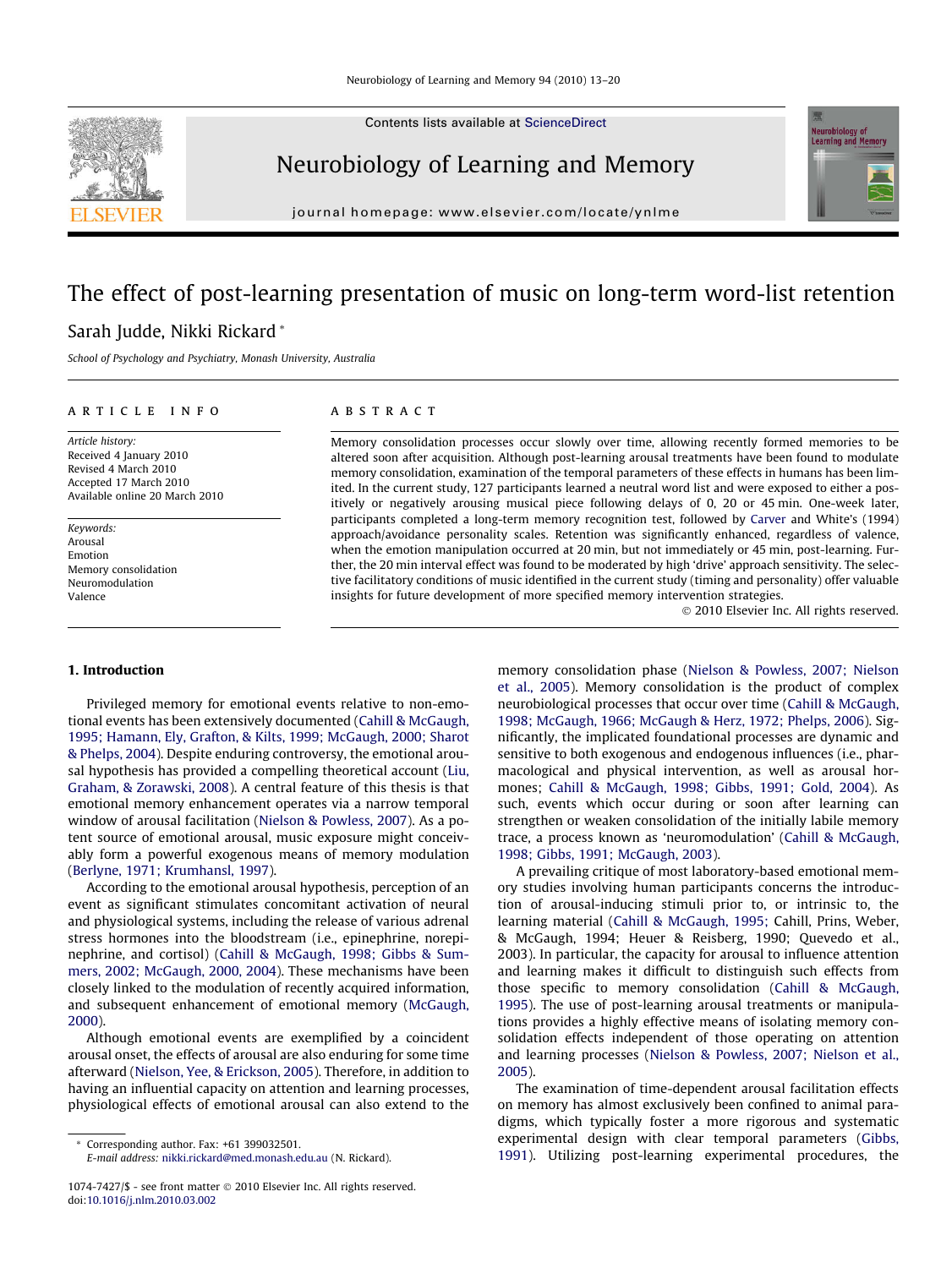efficacy of arousal treatments on memory has been found to diminish with time, such that they are most effective when administered soon after learning ([Gold & van Buskirk, 1975; McGaugh,](#page-6-0) [2000\)](#page-6-0). Despite marginal discrepancies, when considered together the main body of findings subscribe to the general conclusion that arousal induced soon (possibly immediately) after learning, with an upper-most limit of 25 min post-learning, form the optimal temporal parameters of memory enhancement, at least within the animal models investigated ([Crowe, Ng, & Gibbs, 1990; Gibbs](#page-6-0) [& Summers, 2002; Gold & van Buskirk, 1978; McGaugh, 1983\)](#page-6-0).

Nevertheless, the few studies that have examined post-learning arousal effects on memory consolidation have, predominately employed aversive stimuli or treatments [\(Cahill & McGaugh, 1995;](#page-6-0) [Gibbs, 1991; Nielson et al., 2005](#page-6-0)). It is therefore possible that enhanced memory may reflect a generalised negative recall bias, rather than an arousal facilitation effect [\(Liu et al., 2008](#page-6-0)). In this regard, the findings of [Nielson and Powless \(2007\)](#page-6-0) are significant, in that they recently demonstrated a capacity for both positive and negative sources of emotional arousal to influence memory consolidation in human participants. Participants learned a series of neutral words, followed by a pleasantly or aversively arousing film excerpt after delays of 0, 10, 30 or 45 min. Recall of word list items, assessed one-week later, was significantly enhanced for both pleasant and aversive arousal conditions relative to the no film control group, when the arousal manipulation was introduced any time up to 30 min, but not at 45 min post-learning. Similar observations of memory facilitation for both positively and negatively valenced stimuli suggest that emotional arousal rather than valence underlies this effect.

Music has been identified as a powerful medium with both arousal potential and emotion-inducing capacity [\(Berlyne, 1971\)](#page-6-0). Moreover, affective states induced through music have been found to be stronger than affective states induced through other modalities, such as slide and narrative stimuli [\(Berlyne, 1971; Krumh](#page-6-0)[ansl, 1997; Rickard, 2004\)](#page-6-0). With an extensive body of previous literature supporting the potential for music to increase and decrease arousal levels (e.g. [Baumgartner, Esslen, & Jäncke, 2006;](#page-6-0) [Taylor, 1973; VanderArk & Ely, 1992](#page-6-0)), it appears reasonable to speculate that music might have an intrinsic capacity to modulate memory consolidation.

Although there is supporting evidence for the potency of music as an agent of emotional arousal, the existing human literature is quite inconsistent [\(Rickard, Toukhsati, & Field, 2005](#page-6-0)). Numerous intra-personal variables have been found to moderate the nature and magnitude of musical reactivity ([Berlyne, 1971; Hamann &](#page-6-0) [Canli, 2004; Iwanaga & Moroki, 1999; Iwanaga & Tsukamoto,](#page-6-0) [1997; Kreutz, Ott, Teichmann, Osawa, & Vaitl, 2008; VanderArk &](#page-6-0) [Ely, 1992\)](#page-6-0). Dispositional factors such as personality type form a primary example ([Furnham & Allass, 1999; Furnham & Bradley,](#page-6-0) [1997\)](#page-6-0). With reference to the neuromodulation theory, physiological-based models of personality provide a useful framework for empirical investigation of arousal manipulation effects on memory ([Eysenck, 1967; Gray, 1991\)](#page-6-0).

A contemporary elaboration of [Eysenck's \(1967\)](#page-6-0) traditional theory of personality is [Gray's \(1991\)](#page-6-0) Behavioural Inhibition System/ Behavioural Approach System (BIS/BAS) model. The BIS/BAS dichotomy represents independent neural motivation systems which govern behaviour and affect [\(Gray, 1991\)](#page-6-0). The BIS principally regulates aversive motivation, and responds to aversive cues via behavioural inhibition, increased arousal, focused attention, and a proneness to experience negative affect [\(Gray, 1991](#page-6-0)). The BAS differentially regulates appetitive motivation, and is sensitive to signals of potential reward and non-punishment, by activating approach behaviour, namely increasing arousal, and directing attention toward positive stimuli. Greater BAS sensitivity is also associated with a tendency to experience positive affect for appetitive cues ([Gray, 1991](#page-6-0)). In light of these characteristics, it is conceivable that the dispositional BIS and BAS sensitivities might moderate emotion-induction receptivity to highly arousing music of both positive (happy) and negative (fearful) valence.

The principal role of neuromodulation in the consolidation of LTM, coupled with the intrinsic arousal potential of music, underscores the possibility that music might represent a powerful exogenous means of memory modulation. Indeed, the use of music as a therapeutic medium in both clinical and specialist education settings is appealing because it is non-invasive, economical and has low risk of side effects [\(Batt-Rawden, 2007; White, 2001](#page-6-0)). Nevertheless, to cultivate efficient therapeutic application, it is important to determine the conditions under which music will be effective, including the temporal window within which memory consolidation is susceptible to enhancement. In this endeavour, post-learning arousal manipulations are advantageous as memory consolidation effects can be aptly demarcated. Further, presentation of both positively and negatively valenced stimuli allows for observation of legitimate arousal facilitation effects.

A modified version of the experimental methodology introduced by [Nielson and Powless \(2007\)](#page-6-0) was adopted to examine the post-learning effects of music exposure (positively and negatively valenced) on memory consolidation. A secondary level aim was to examine whether any observed effects were moderated by dispositional BIS and BAS sensitivities. It was hypothesised that music of either valence (positive or negative) occurring up to 20 min, but not at 45 min following learning of a neutral word list, would enhance long-term word-list retention. It was also hypothesised that the effect of music on long-term retention would be moderated by BIS/BAS sensitivity, with stronger effects observed for participants high on each of the BAS scales, and low on the BIS scale.

## 1.1. Method

#### 1.1.1. Participants

The total sample comprised 156 naive participants recruited through means of convenience sampling, poster advertisements and from the undergraduate Psychology Student pool. There were 123 female and 33 male participants within an age range of 18– 59 years ( $M = 25.04$ ,  $SD = 8.41$ ). Participant exclusion criteria included stimulant consumption less than 2 h before participation, as well as uncorrected hearing impairment. Further, persons who anticipated distress from exposure to unpleasant music were advised not to participate in the study.

As a result of preliminary exclusion procedures, the overall sample size was reduced to  $N = 127$ . The amended sample comprised 103 female and 24 male participants within an age range of 18–59 years ( $M = 24.64$ ,  $SD = 8.00$ ). Participants were randomly assigned to one of seven experimental conditions, namely high arousal/positive valence music: 0 ( $n = 19$ ), 20 ( $n = 14$ ), or 45  $(n = 16)$  min post-learning; high arousal/negative valence music: 0 ( $n = 19$ ), 20 ( $n = 18$ ), or 45 ( $n = 20$ ) min post-learning; or no music control group ( $n = 21$ ).

## 1.1.2 Materials

The present study was an on-line, music-oriented adaptation of the methodological procedures previously employed by [Nielson](#page-6-0) [and Powless \(2007\).](#page-6-0) Participants were required to create a unique password to ensure that responses from Session 1 and Session 2 were appropriately matched. A 5-item demographic survey was utilized to record gender and age of participants, recent stimulant consumption, as well as current mood and arousal levels. Respondents rated each item using independent Likert-type scales, with the exception of the age item which utilized a drop down selection box.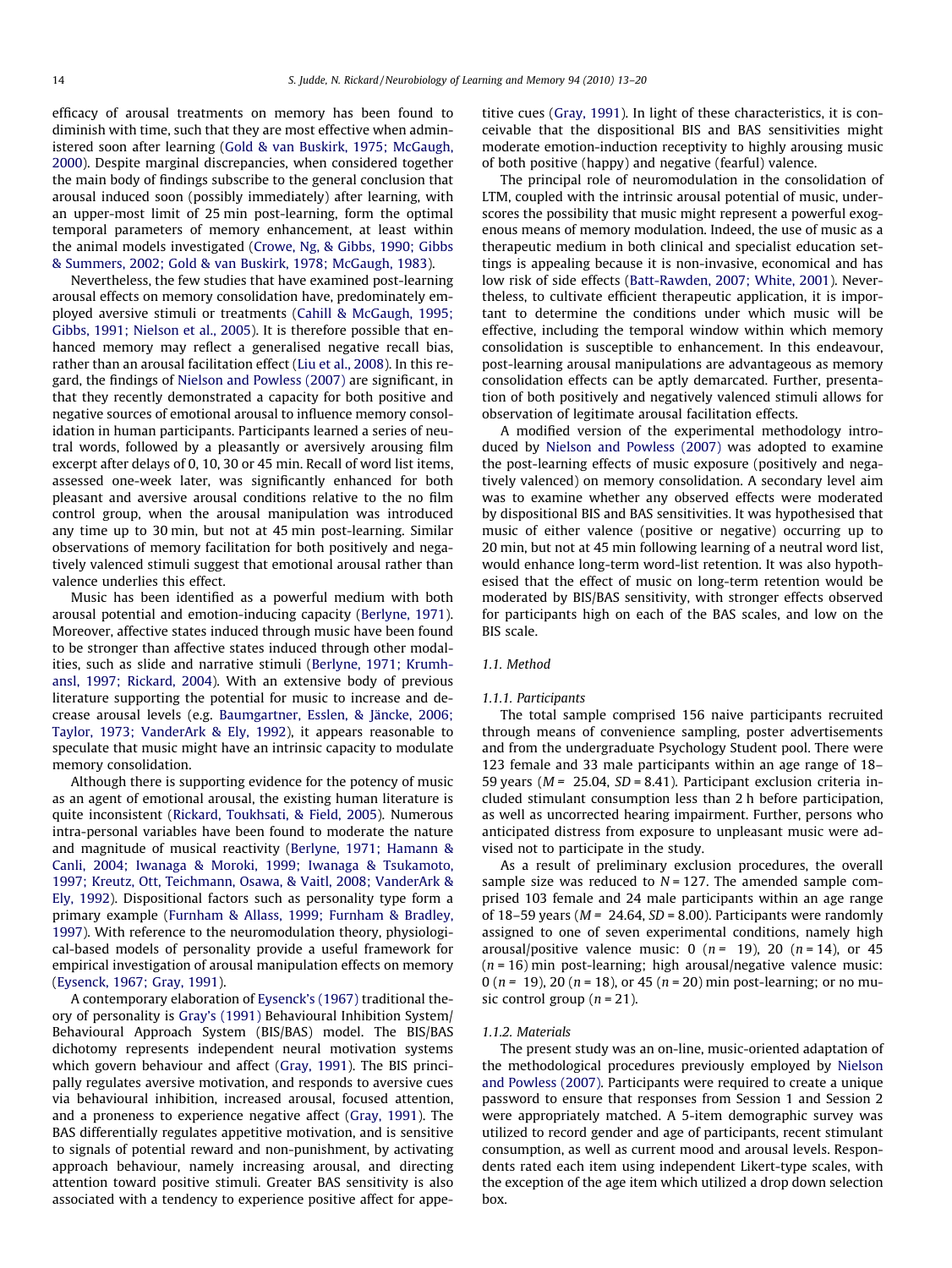Thirty word list items (nouns) which featured in [Nielson and](#page-6-0) [Powless' \(2007\)](#page-6-0) study were also employed. To equilibrate memorability, each word was highly imaginable (above 6.0 on a scale ranging from 1to 7) e.g., ''butterfly", ''grass", and ''house" [\(Paivio, Yuille,](#page-6-0) [& Madigan, 1968\)](#page-6-0). The 30 words were presented sequentially using white letters on a dark blue background, at 2 s intervals with no inter-stimulus delay. Of the 30 words used, 19 had standardized arousal and valence values, falling in the low-moderate arousal and moderate valence range (9-point scale, arousal  $M = 4.65$ ,  $SD = 0.81$ ; valence  $M = 5.91$ ,  $SD = 1.6$ ) [\(Bradley & Lang, 1999](#page-6-0)).

The emotional arousal conditions were manipulated using arousing stimuli from the classical genre music. Beethoven's Symphony No. 6 (3rd mvt.) was employed as the positive valence music excerpt and Modest Mussorgsky's Night on bare mountain was utilized as the negative valence piece. These pieces were selected following a pilot study in which 10 musical compositions (5 positive and 5 negative) sourced from past research [\(Baumgartner et al.,](#page-6-0) [2006; Iwanaga & Tsukamoto, 1997; Krumhansl, 1997; Taylor,](#page-6-0) [1973; VanderArk & Ely, 1992, 1993\)](#page-6-0) were each evaluated on arousal and valence, and familiarity and likability on independent Likert-type scales. The pieces for the main study were selected on the basis that they were the most arousing, negatively and positively rated pieces that were also rated similarly on familiarity and liking ratings (see Table 1). Previous research confirmed that the selected pieces have been found to be both physiologically arousing (as assessed by cardiac indices, respiration rate and skin temperature) and subjectively arousing ([Baumgartner et al., 2006; Krumhansl,](#page-6-0) [1997\)](#page-6-0). Both pieces were equalised on peak loudness, and were faded out gradually at a duration interval of approximately 3 min.

A variety of questionnaires was employed as fillers during the arousal manipulation delay intervals. These measures comprised the Positive and Negative Affect Scale (PANAS), Intelligence Type Test, Short Test of Music Preferences – Revised (STOMP – Revised), Brief Music Experience Questionnaire (BMEQ), and the Modified Tellegen Absorption Scale (MODTAS). All fillers contributed to an 'intelligence type' (that is, emotional, musical, verbal and so on) experimental ruse, and were fairly neutral in content. A post-intervention survey assessed participants' familiarity and liking of the musical stimuli, using independent Likert-type scales. Additionally, music arousal and valence were evaluated as a verification of manipulation using independent 7-point sliding scales ranging from "calm" to "excited" and "pleasant" to "unpleasant" respectively. A fatigue item was also presented using a 5-point Likerttype scale, where  $1$  = 'very tired' and  $5$  = 'very awake', to test the impact of this potential confound across conditions.

A 140-item LTM recognition test assessed recall of the word list items [\(Nielson & Powless, 2007](#page-6-0)). The LTM test consisted of the 30 original word list items, as well as 110 distracter words which used the same selection criteria as the target list. The LTM test was presented in five columns of 28 words, and each item was accompanied by a selection/check box.

Dispositional BIS and BAS sensitivities were assessed using the BIS/BAS scales developed by [Carver and White \(1994\).](#page-6-0) The BIS scale comprises 7 items and provides an overall measure of BIS sensitivity. The BAS scale differentially comprises three subscales: BAS drive (4 items) reflects persistent pursuit of appetitive goals; BAS reward-responsiveness (5 items) reflects the tendency to respond positively to potential reward; and BAS fun-seeking (4 items) reflects the tendency to seek out and engage in activities of potential reward. Respondents used a 4-point Likert-type scale to rate each item, where  $1$  = 'very true for me' and  $4$  = 'very false for me'. The psychometric properties of the instrument have been shown to be acceptable, with alpha coefficients ranging from .66 to .76 ([Car](#page-6-0)[ver & White, 1994](#page-6-0)).

#### 1.1.3. Procedure

All procedures in the present study were approved by the Monash University Standing Committee on Ethics in Research Involving Humans (SCERH). Participants were not informed that the study would involve a LTM test, as intensive rehearsal of information can bias normal memory formation ([Greene, 1987](#page-6-0)). Nonetheless, participants were generally informed that memory ability would be assessed, with an immediate free recall test meeting such expectations. Further, to de-emphasise the genuine LTM focus of the study, it was explained that the relationship between dominant intelligence type and gender formed the primary area of inquiry. On-line consent was subsequently obtained.

Participants created and confirmed their on-line password, and completed the demographics survey. Participants were then instructed to put on their headphones, and to keep them on for the duration of the session. A sample sound was presented, and through use of a sliding scale, volume was adjusted to a comfortable level for each participant. Participants were instructed to attend closely to the computer screen, and to repeat silently and try to remember the forthcoming word list items. The 30-item word list was then presented, followed immediately by a free recall test. Participants were allowed 3 min to recall as many words as possible by typing their responses into an open comments box, and they were informed not to worry about spelling mistakes.

The web experimental procedure randomly assigned participants to one of the seven experimental conditions. During delay intervals, participants completed the filler questionnaires. Where filler questionnaires were completed prior to the set time of the music-arousal manipulation, additional open-ended filler items were presented. Conversely, where participants did not complete the filler questionnaires prior to the music-arousal manipulation, unanswered items were presented for completion following music exposure. The post-intervention survey which included familiarity,

Table 1

|  |  |  |  |  |  |  | Mean ratings for pilot study's music pieces, including selections in bold (Beethoven, Mussorgsky) for main study (standard deviations in brackets). |
|--|--|--|--|--|--|--|-----------------------------------------------------------------------------------------------------------------------------------------------------|
|--|--|--|--|--|--|--|-----------------------------------------------------------------------------------------------------------------------------------------------------|

| Piece                                             | Arousal $(1-7)$ | Valence $(1-7)$ | Familiarity $(1-5)$ | Liking $(1-5)$ |
|---------------------------------------------------|-----------------|-----------------|---------------------|----------------|
|                                                   |                 | Negative pieces |                     |                |
| Penderecki: Threnody for the victims of Hiroshima | 6.10(0.55)      | 1.65(1.14)      | 1.20(0.41)          | 1.75(0.55)     |
| Mussorgsky: Night on Bare Mountain                | 5.65(0.59)      | 2.30(0.86)      | 1.10(0.31)          | 2.35(0.59)     |
| Stravinsky: Sacrificial Dance                     | 5.60(0.60)      | 2.30(0.47)      | 2.35(1.31)          | 2.55(0.51)     |
| Shostakovich: (Adagio)                            | 5.45(0.60)      | 2.30(0.47)      | 1.35(0.59)          | 2.50(0.51)     |
| Holst: Mars - the Bringer of War                  | 4.55(0.69)      | 3.40(0.68)      | 1.45(0.76)          | 2.85(0.37)     |
|                                                   |                 | Positive pieces |                     |                |
| Alfven: Midsommarvaka                             | 4.00(0.73)      | 4.25(0.72)      | 1.65(0.81)          | 3.05(0.22)     |
| Holst: Jupiter                                    | 5.10(0.31)      | 5.00(0.46)      | 1.60(0.82)          | 3.20(0.62)     |
| Liszt: Battle of the huns                         | 5.85(0.59)      | 6.10(0.55)      | 1.10(0.45)          | 3.60(0.50)     |
| Beethoven: Symphony No. 6 (3rd mvt.)              | 6.00(0.65)      | 6.25(0.55)      | 1.05(0.22)          | 3.75(0.97)     |
| Vivaldi: La Primavera (Spring)                    | 6.35(0.49)      | 6.60(0.50)      | 4.75(0.91)          | 4.30(0.47)     |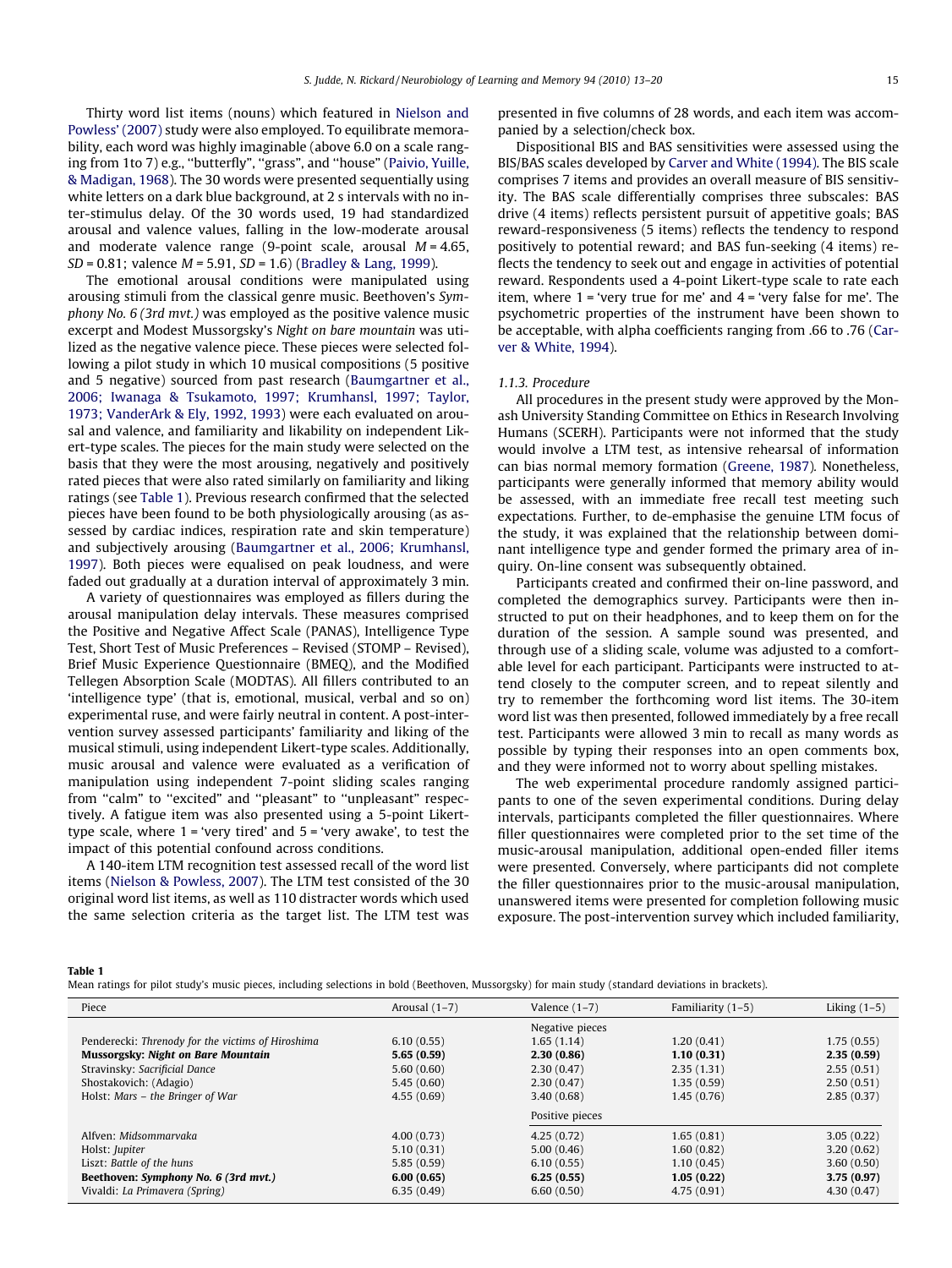<span id="page-3-0"></span>likability, music arousal, and music valence items were completed immediately after the music was presented. Participants then indicated their level of fatigue.

Participants were invited to provide their email address to receive a reminder for Session 2 of the study, to be completed oneweek later. To minimize the attrition rate from Session 1 to Session 2, participants were informed that completion of all study procedures conferred eligibility for a prize draw of two premium movie tickets, as well as a report on their dominant intelligence type. One-week later, participants accessed the experimental web page to complete Session 2. The surprise LTM recognition test was presented and participants were instructed to select all items they believed were from the original word list. One point was deducted for each incorrect response, because the methodology did not allow a false hit rate to be calculated. There were no imposed time constraints. The BIS and BAS scales were then completed. Participants were debriefed at the conclusion of the study, and were informed of the reason for use of mild deception.

## 1.2. Results

This study conformed to a 3 (interval of music manipulation: 10, 20 or 45 min post-learning)  $\times$  2 (music valence: positive or negative) independent measures factorial design. The control group was not exposed to any musical stimuli, providing a baseline mean against which memory recognition data from the six groups of interest was compared. The primary dependent variable was LTM recognition scores for word list items, measured as the sum of correct responses.

#### 1.2.1. Data handling

Following reverse scoring of appropriate items, all questionnaires were scored according to their respective subscales. Analyses using the Statistical Package for the Social Sciences (SPSS 17.0) were then conducted. Preliminary data cleaning procedures revealed that of the original sample ( $N = 156$ ), 17 participants did not complete Session 2. Their data were excluded from subsequent analyses. Further, 12 participants who reported consumption of stimulants within 2 h of the experiment onset were also excluded.

Exploratory analyses for the purposes of verifying the efficacy of the experimental manipulation, as well as various checks of potential confounds were performed on self-reported music arousal, music valence (single-sample t-tests), initial arousal, initial mood, fatigue (one-way independent measure ANOVAs) as well as on familiarity and liking ratings of the musical stimuli (independent-samples t-tests). Subsequent ANOVAs were performed to explore the moderating effect of BIS and BAS sensitivities on any significant effects obtained in the main analysis. Where required, Tukey's HSD and two-sided Dunnett's post hoc analyses were conducted to demarcate significant effects. An alpha level of .05 was set for all analyses.

#### 1.2.2. Main data analysis

For the purpose of the main data analysis, the no music control group was used as a visual comparison, as this data-point was not completely crossed over music valence and interval variables. The control condition however, was included where relevant in post hoc analyses within single independent variables. Mean and standard error values for interval and music valence on LTM recognition scores are shown in Fig. 1A. Mean LTM recognition scores were substantially higher than the no music control when music was presented 20 min after learning the word list, regardless of music valence. In addition, positively valenced music appeared to yield an increase in recognition scores when presented immediately after learning.



Fig. 1. Effects of music on mean LTM recognition scores as mediated by time of presentation after learning (immediately, 20 min and 45 min post-learning) and (A) music valence (positive and negative), or (B) BAS drive (low high) on mean LTM recognition scores. Error bars represent SEMs.

A two-way independent-measures ANOVA was conducted to explore the effects of interval and music valence on LTM recognition scores. The main effect for interval,  $F(2, 120) = 4.98$ ,  $p < .05$ ,  $\eta^2$  partial = .08, with post hoc Tukey HSD tests revealed a significant difference between the 20 min interval ( $M = 13.03$ ) and 45 min interval ( $M = 10.00$ ) conditions,  $p < .05$ . Neither the interaction effect between interval and music valence,  $F(2, 120)$  = 1.98, p > .05,  $\eta^2$  partial = .03, nor the music valence main effect,  $F(1, 120) = 0.003$ ,  $p > .05$ ,  $\eta^2$  partial = .00, were significant.

Previous literature has suggested that differential responses to post-learning memory modulatory treatments may occur as a result of initial leaning ability ([Torras-Garcia, Portell-Cortes, Costa-](#page-7-0)[Miserachs, & Morgado-Bernal, 1997](#page-7-0)). Therefore, differences in free-recall scores (tested immediately after learning) across experimental conditions was examined. While free-recall scores were somewhat lower in the no music and Immediate/negative conditions, a two-way independent-measures ANOVA revealed no significant effects across music valence or arousal.

Participants' initial mood and arousal levels, as well as fatigue level were also evaluated as potential confounding variables (see [Table 2](#page-4-0)). One-way between-group ANOVAs revealed no significant differences in initial mood,  $F(6, 120) = 0.96$ ,  $p > .05$ ,  $\eta^2$  partial = .05, initial arousal,  $F(6, 120) = 1.43$ ,  $p > .05$ ,  $\eta^2$  partial = .07, or fatigue levels,  $F(6, 120) = 1.20$ ,  $p > .05$ ,  $\eta^2$  partial = .02.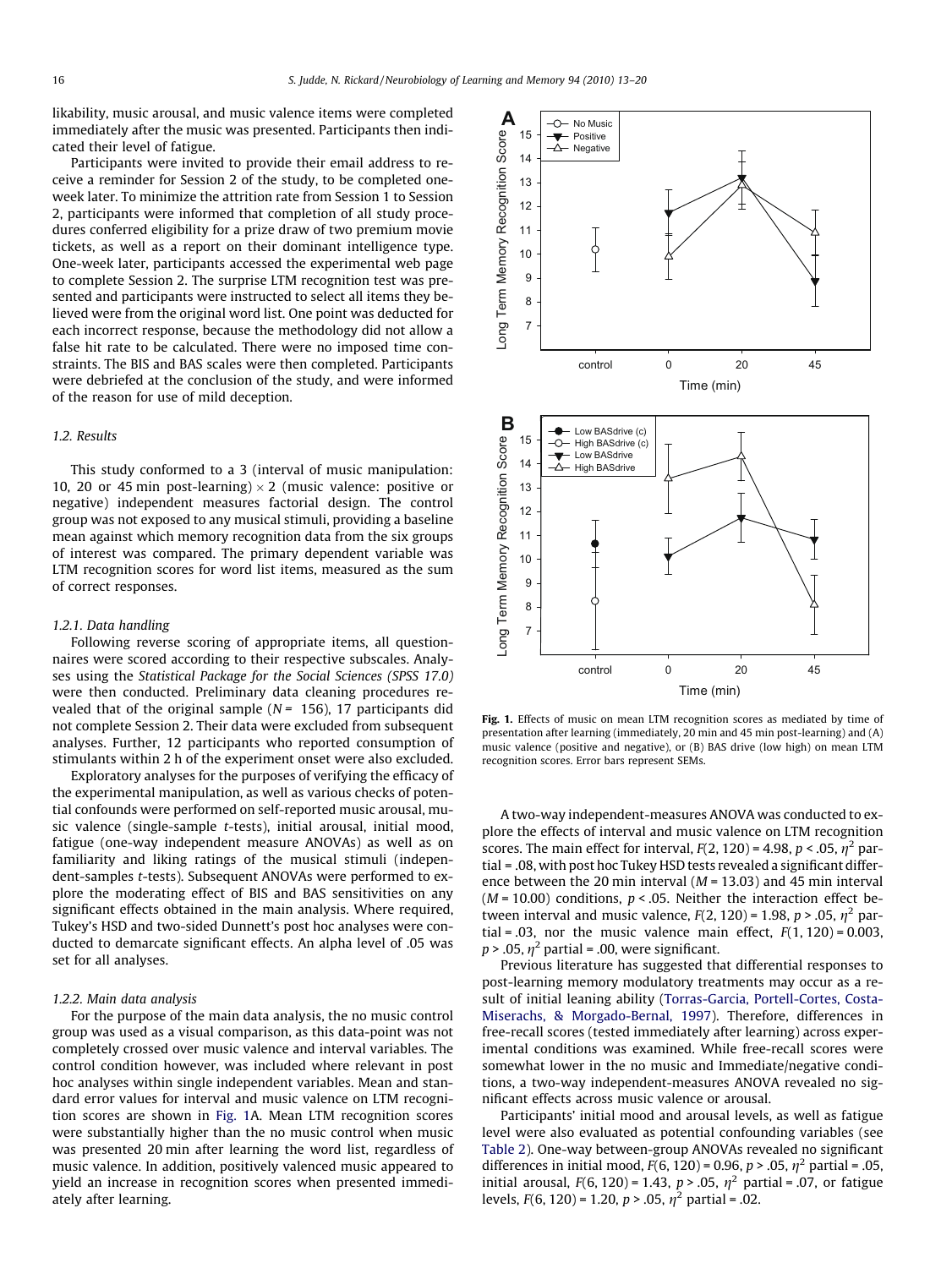<span id="page-4-0"></span>

| Table 2                                                                                          |
|--------------------------------------------------------------------------------------------------|
| Means and standard deviations of initial mood, initial arousal and fatigue levels across groups. |

|                  | No music | 0 min/positive | 0 min/negative | 20 min/positive | 20 min/negative | 45 min/positive | 45 min/negative |
|------------------|----------|----------------|----------------|-----------------|-----------------|-----------------|-----------------|
| Initial mood     |          |                |                |                 |                 |                 |                 |
| M                | 3.33     | 3.11           | 3.42           | 3.29            | 2.89            | 3.06            | 3.15            |
| SD               | .58      | .88            | .90            | .73             | .83             | .77             | .81             |
| Initial arousal  |          |                |                |                 |                 |                 |                 |
| M                | 2.33     | 2.58           | 2.68           | 2.79            | 2.56            | 2.31            | 2.15            |
| <b>SD</b>        | .91      | .84            | .58            | .97             | .86             | .79             | .59             |
| Fatigue          |          |                |                |                 |                 |                 |                 |
| $\boldsymbol{M}$ | 3.00     | 2.79           | 3.16           | 3.00            | 2.33            | 2.69            | 2.75            |
| <b>SD</b>        | .77      | .98            | 1.01           | 1.36            | 1.19            | 1.20            | .91             |
| $N = 127$        |          |                |                |                 |                 |                 |                 |

## 1.2.3. Verification of music manipulations

To examine participants' perception of the musical stimuli heard, several single-sample t-tests were performed. Music arousal ratings differed significantly from the 'neutral' rating (indicated by '4') for the negative music piece only  $(M = 4.56, SD = 1.12)$ ,  $t(56) = 3.81$ ,  $p < .05$ , two-tailed,  $d = .50$  (positive music ratings:  $(M = 4.07, SD = 1.74), t(48) = 0.30, p > .05$ , two-tailed,  $d = .04$ ). Music valence ratings differed significantly from the 'neutral' rating (also indicated by '4') for the positive music piece  $(M = 5.67$ , SD = 1.00),  $t(48)$  = 11.72,  $p < .05$ , two-tailed,  $d = 1.67$ ; but not for the negative music piece  $(M = 4.06, SD = 1.43)$ ,  $t(56) = 0.34$ ,  $p > .05$ , two-tailed,  $d = .05$ .

Both familiarity [\(Iwanaga, Ikeda, & Iwaki, 1996](#page-6-0)) and liking [\(Iwa](#page-6-0)[naga & Moroki, 1999; Kreutz et al., 2008](#page-6-0)) have previously been found to moderate reactivity to music. Independent-samples ttests however, revealed no significant difference in familiarity ratings for the positive ( $M = 2.65$ ,  $SD = 1.32$ ) and negative ( $M = 2.79$ , SD = 1.28) music pieces,  $t(104) = -0.54$ ,  $p > 0.5$  (two-tailed),  $d = 0.27$ , nor any significant difference in liking ratings for either music piece (positive music  $(M = 3.80, SD = .98)$ ; negative music  $(M = 3.49, SD = .91)$ ,  $t(104) = 1.66$ ,  $p > .05$  (two-tailed),  $d = 0.71$ ).

#### 1.2.4. Moderating effects of BIS/BAS sensitivities

The relationship between LTM recognition scores and dispositional BIS and BAS sensitivities (as measured by BIS, BAS drive, BAS fun-seeking and BAS reward-responsiveness scales) was initially investigated using Pearson product-moment correlations. No significant correlations were found between LTM scores and BIS, BAS fun-seeking, or BAS reward-responsiveness (all  $p > .05$ ). However, a significant positive correlation was found between LTM scores and BAS drive,  $r = 0.25$ ,  $n = 127$ ,  $p < 0.01$ , indicating that 6.25% of the variation in LTM scores could be explained by higher levels of BAS drive sensitivity.

A median split was performed to categorize participants as low or high on BAS drive. [Fig. 1](#page-3-0)B illustrates the mean and standard error values for low and high BAS drive sensitivities by interval on LTM scores.

As can be seen in [Fig. 1B](#page-3-0), mean LTM recognition scores were substantially higher when music was presented immediately or 20 min after learning the word list, when compared with the no music control and 45 min interval for high BAS drive sensitivity. There appears to be little difference however, in LTM memory scores for low BAS drive sensitivity across interval conditions relative to the control group.

A two-way independent-measures ANOVA was performed with the scores for positive and negative valence music pieces pooled (as no valence effects were observed in the main analysis). A significant interval by BAS drive interaction effect was observed,  $F(3, 119) = 3.79$ ,  $p < .05$ ,  $\eta^2$  partial = .09. Simple main effects post hoc analyses revealed that the effect of interval on LTM recognition scores was significant only for participants with high BAS drive sensitivity scores,  $F(3, 35) = 5.82$ ,  $p < .05$ ,  $n^2$  partial .33. A two-sided Dunnett's post hoc analysis revealed that the 20 min interval conditions differed significantly from the no music control group,  $p < .05$ .

To establish whether participant baseline BAS drive levels were comparable across experimental conditions, a one-way independent-measures ANOVA was performed. No statistically significant difference in BAS drive levels across conditions was revealed,  $F(6, 120) = 0.92$ ,  $p > .05$ ,  $\eta^2$  partial = .04.

## 2. Discussion

The aim of the current study was to examine the time-dependent effects of positively and negatively emotionally arousing music on long-term word-list retention using a post-learning experimental paradigm. The moderating effect of BIS and BAS dispositional sensitivities formed a secondary level aim of the current investigation. The hypothesis that music of either valence (positive or negative) occurring up to 20 min, but not at 45 min following learning of a neutral word list would enhance long-term word-list retention was partially supported; the 20 min, but not immediate or 45 min interval conditions yielded enhanced LTM recognition scores regardless of music valence. Partial support was also provided for the hypothesis that the effect of music on long-term retention would be moderated by BIS/BAS sensitivity, with stronger effects observed for participants high on each of the BAS scales, and low on the BIS scale; participants high on BAS drive demonstrated enhanced recall when music was presented 20 min after learning, while music had no facilitatory effect on the memory of low BAS drive participants.

## 2.1. Time-dependent effects of music on long-term memory

The finding that music presented at 20 min, but not immediately or 45 min post-learning, significantly enhanced long-term word-list retention is, to our knowledge, the first demonstration that timing is critical to facilitation of memory by music. This observation is broadly consistent with previous human and animal model findings of time-dependent arousal facilitation effects on memory. For instance, [Nielson and Powless \(2007\)](#page-6-0) found that emotional arousal induced any time up to 30 min, but not at 45 min post-learning significantly improved long-term retention for word list items. Similarly, [Crowe et al. \(1990\)](#page-6-0) found an optimal 20 min post-training temporal window of memory susceptibility to stress hormone facilitation effects following subcutaneous administration of the arousal hormones noradrenaline, ACTH and vasopressin in neonate chicks. In contrast, administration at 30 min post-training or beyond was found to be ineffective ([Crowe et al., 1990](#page-6-0)). In addition, [Toukhsati and Rickard \(2001\)](#page-7-0) found that exposing young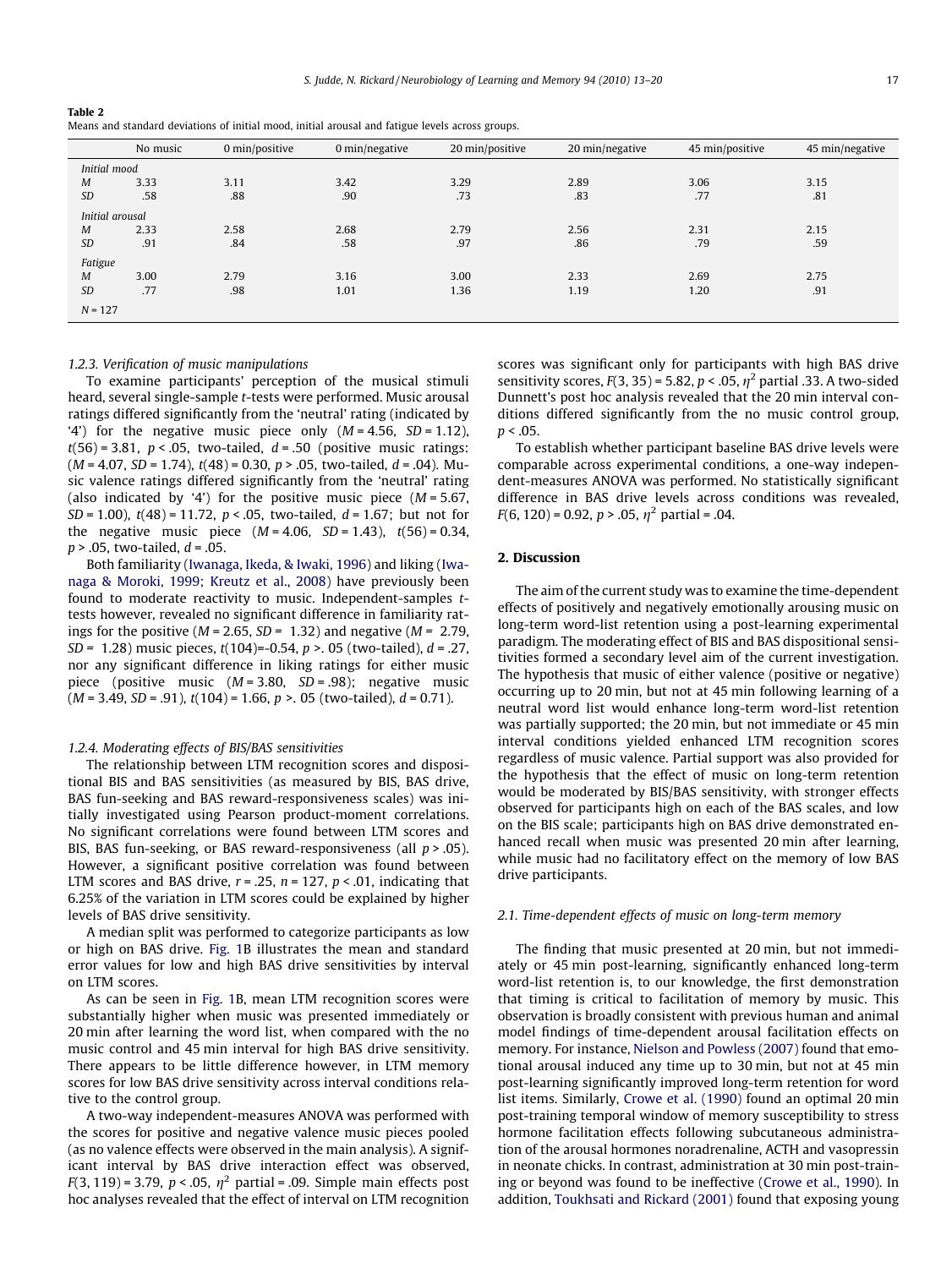chicks to complex auditory stimuli enhanced memory when presented up to 30 min after weakly reinforced training, but not thereafter. Collectively, the current findings support the predominantly non-human literature that memory modulation is time-dependent ([McGaugh, 2000](#page-6-0)), and more specifically, that facilitatory emotional arousal effects operate within narrow temporal parameters with an upper-most limit of around 25 min post-learning.

The absence of a facilitatory effect immediately post-learning, although unexpected in the context of the present study, has nonetheless been also reported in the animal literature. [Gibbs and Sum](#page-6-0)[mers \(2002\)](#page-6-0) found that subcutaneous introduction of propranolol prevented memory from 5 min before to 25 min post-training, with the exception of immediate and 20 min intervals. When administered intracranially however, inhibition of strongly reinforced memory differentially occurred between 5 and 25 min post-training. It is pertinent to consider that subcutaneous administration methods are less specific to the target region, and thus effects can be temporally less specific to the underlying mechanisms of memory modulation [\(Gibbs & Summers, 2002](#page-6-0)). In contrast, intracranial injections are more potent and direct, with temporal parameters more closely approximating the targeted mechanisms ([Gibbs & Summers, 2002\)](#page-6-0). In this context, it is possible that external administration of music mildly constrains the temporal specification of induced arousal. Furthermore, because a significant immediate interval effect was found by [Nielson and](#page-6-0) [Powless \(2007\),](#page-6-0) a possible advantage of a combined visual and auditory stimulus (i.e., film) is also plausible. Hence, for the music medium, it appears that arousal induced in close proximity, though not immediately after learning, might be optimal in enhancing long-term retention.

## 2.2. Valence and arousal effects

Negatively valenced sources of emotional arousal have almost exclusively been employed in previous studies [\(Cahill & McGaugh,](#page-6-0) [1995; Gibbs, 1991; Nielson et al., 2005](#page-6-0)). The present findings represent a much needed extension of the existing literature by showing that comparable memory enhancement can also be achieved using positively and negatively emotionally arousing stimuli. This also represents the first study to our knowledge to demonstrate this effect using music as the principal source of emotional arousal. As such, the results suggest that arousal, rather than valence, was responsible for the memory modulatory effects of the emotional music stimuli employed.

Central to the emotional arousal hypothesis, when an event is perceived as significant, there is concomitant release of adrenal stress hormones including epinephrine, norepinephrine and cortisol [\(Cahill & McGaugh, 1998; McGaugh, 2004; Zorawski & Killcross,](#page-6-0) [2003\)](#page-6-0). Subjective music arousal ratings however, revealed that the two music excerpts were not subjectively perceived by participants as highly arousing. Replication of these data with physiological measures of arousal is therefore recommended to assess whether the stimuli did increase arousal levels, as it has previously been recognized that physiological arousal can increase in response to stimulating music in the absence of explicit increases in subjective ratings of arousal (e.g., [Davis & Thaut, 1989; Rickard,](#page-6-0) [2004\)](#page-6-0). Alternatively, the memory facilitation observed in this study may be explained by non-arousal based theories. For instance, there are commonalities in the processing of music and language in the brain (see [Patel, 2008](#page-6-0)), such that activation by music may have a priming type effect on processing of a word list. However, it is not clear why music should facilitate memory when presented some 20 min after learning according to these explanations. In contrast, physiological arousal is known to act on consolidation processes of memory formation, and therefore is entirely consistent with this delayed effect. Taken together with the non-significant music valence effect, and the robust temporally defined effect of music presentation on LTM recognition scores, we conclude that, while indirect, the support for the emotional arousal proposition of neuromodulation is the most plausible.

A range of potential confounds were controlled in the current study, which strengthen the interpretation of these data. First, the word-list stimulus was extrinsic to the arousal source, and the arousal manipulation was introduced post-learning, so the effects can be quite confidently concluded to be on memory consolidation rather than attention or encoding processes. Secondly, subjective mood and arousal measures were highly consistent across experimental conditions prior to the music-arousal manipulation; fatigue levels were also comparable; and neither music piece was rated as more familiar or likable than the other. Therefore, differences in LTM recall is unlikely to be a confound of higher or lower baseline affect or arousal between groups; differential familiarity or liking of the music stimuli; nor one experimental procedure being more tiring than another. Finally, the initial learning ability of participants was consistent across experimental conditions, and therefore cannot account for differences in recall following the various music interventions.

## 2.3. Moderating effects of BIS and BAS sensitivities

The significant interaction between BAS drive and time of music presentation, with participants high on disposition BAS drive sensitivity yielding significantly higher memory recognition scores when music was presented 20 min after learning, provides additional insight into this effect. The BIS/BAS theory proposed by [Gray](#page-6-0) [\(1991\)](#page-6-0) contends that the BAS regulates appetitive motivation, and is sensitive to signals of potential reward and non-punishment, by activating approach behaviour, namely increasing arousal, and directing attention toward positive stimuli. Greater BAS sensitivity is also associated with a tendency to experience positive affect for appetitive cues. More specifically however, individuals who are high on the BAS subscale of drive have a tendency to strongly pursue appetitive goals. The differential result may therefore be attributable to an intrinsically higher receptivity to emotion-induction for individuals high on BAS drive sensitivity than for those low on BAS drive sensitivity. Further, the non-significant facilitation of music presented immediately after learning may therefore be partly accounted for by a substantial proportion of the sample being unresponsive to this emotional manipulation (that is, those who were low on the BAS-Drive scale), and thus diluting the strength of the effect. The non-significant finding for the 45 min interval remained consistent with the main analysis as well as prior research indicating that the efficacy of post-learning arousal treatments diminishes with time, such that they are most effective when administered soon after learning ([McGaugh, 2000\)](#page-6-0).

#### 2.4. Future directions

The findings of the current study contribute to the emotion literature in several ways. Foremost, music appears to be a potent source of memory modulation. On the basis of similar memory enhancement effects for positively and negatively valenced film stimuli, the robust finding for time-dependence of arousal introduction was consistent with the arousal-based neuromodulation framework of memory consolidation. The data also suggest that high dispositional BAS drive sensitivity can moderate music reactivity. Finally, the obtained findings suggest that the valence of the arousal source is not a central feature in post-learning memory modulation processes, supporting recent reports in this regard ([Nielson & Powless, 2007\)](#page-6-0).

The current study was however, limited by a number of issues. For instance, false hits were not recorded in the LTM recognition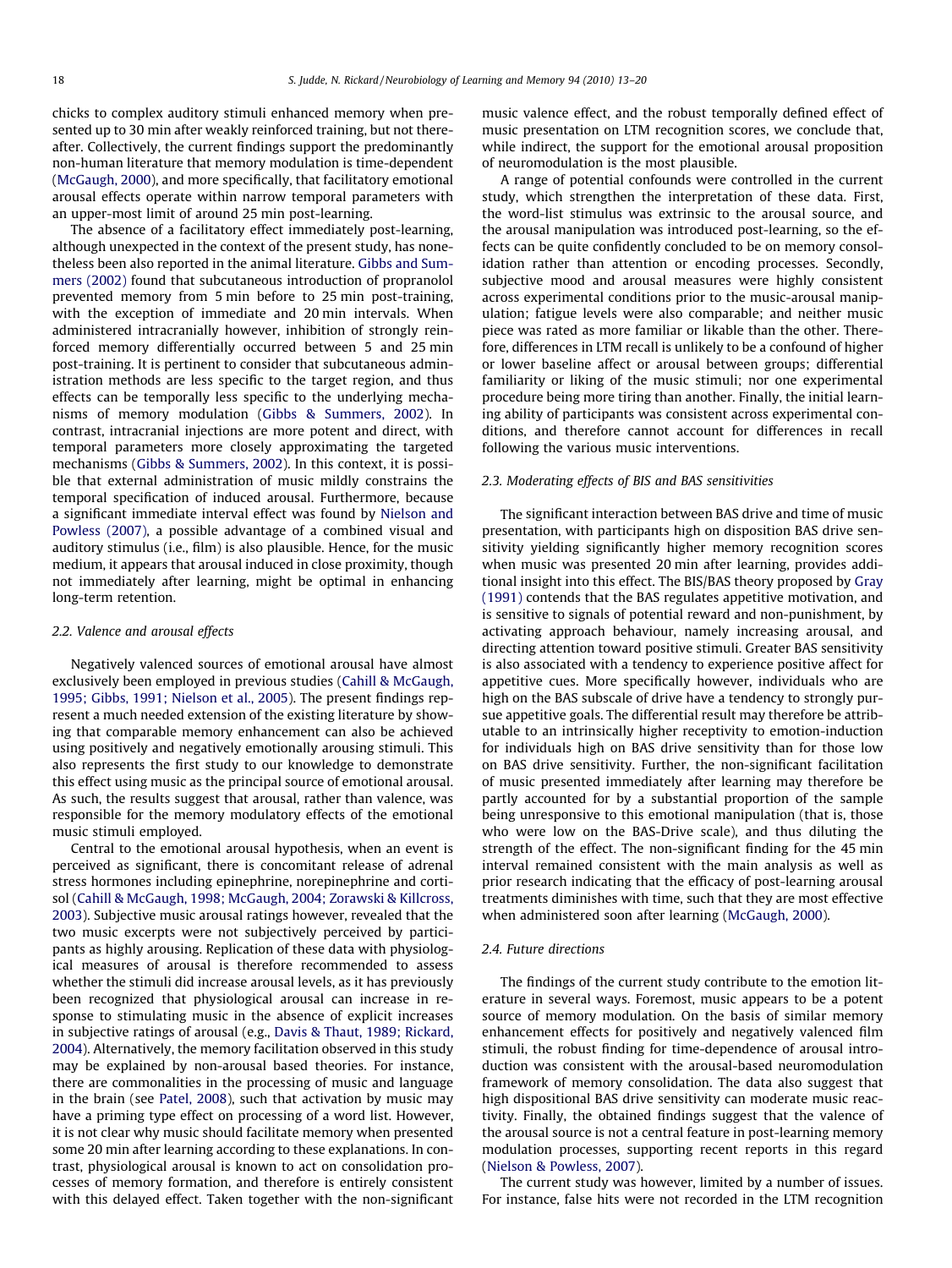<span id="page-6-0"></span>test, which may have partially inflated recall scores, as a correction for guessing was not possible. Nonetheless, alternative procedures were employed to avoid a 'ceiling effect' for LTM recognition scores as participants were cautioned to select only those items that they were sure were from the original word list and that incorrect responses would be penalised. In addition, any such error should be distributed equally across the conditions and therefore are unlikely to account for the significant effects observed. In any case, future research could resolve this inherent ambiguity by computing the proportion of false hits, as well as administering a free recall test for word list items prior to the LTM recognition test to provide a more and accurate measure of LTM retention. In addition, in light on the robust 20 min interval effect on long-term word-list retention, it would also be informative for future research to further document smaller intervals (e.g., 5 min) between 0 and 20 min. Observing more specified intervals preceding 20 min has great potential to illuminate a minimum temporal interval postlearning where memory becomes sensitive to music-arousal enhancement.

In terms of practical implications, the findings of the present study offer important insights for music intervention strategies. In order to cultivate efficient therapeutic application, it is imperative that the conditions under which music might facilitate cognitive functioning are clearly defined, including the temporal parameters within which memory consolidation is susceptible to enhancement. Findings of the present study suggest that the 20 min post-learning interval is most effective (independent of the valence properties of the emotional arousal source). The specification of optimal temporal conditions supports Spintge and Droh's (1992) thesis that the efficacy of music-based treatments, like any other medical drug, depends on appropriate dosage (which includes duration and the time of administration). Importantly however, the efficacy of music on long-term retention also appears to be dependent on extra-musical factors, such as high dispositional BAS drive sensitivity of the listener. The 20 min temporal effect might form an effective supplement for the study habits of high BAS drive students, where flexibility over when to administer memory enhancing treatments is especially pertinent (i.e., test and examination times).

The selective facilitatory conditions of music illuminated in the current study (time of administration and high BAS drive sensitivity) offer valuable insights both for the existing emotion literature, and also the development of more specified memory intervention strategies in both clinical and educational arenas.

#### References

- Batt-Rawden, K. B. (2007). Music as a transfer of faith: Towards recovery and healing. Journal of Research in Nursing, 12(1), 87–99.
- Baumgartner, T., Esslen, M., & Jäncke, L. (2006). From emotion perception to emotion experience: Emotions evoked by pictures and classical music. International Journal of Psychophysiology, 60, 34–43.

Berlyne, D. E. (1971). Aesthetics and psychobiology. New York: Meredith Corporation.

- Bradley, M. M., & Lang, P. J. (1999). Affective norms for English words (ANEW): Instruction manual and affective ratings (Technical Report C-1). Gainsville, FL: The Center for Research in Psychophysiology, University of Florida.
- Cahill, L., & McGaugh, J. L. (1995). A novel demonstration of enhanced memory associated with emotional arousal. Consciousness and Cognition: An International Journal, 4, 410–421.
- Cahill, L., & McGaugh, J. L. (1998). Mechanisms of emotional arousal and lasting declarative memory. Trends in Neuroscience, 21(7), 294–299.
- Cahill, L., Prins, B., Weber, M., & McGaugh, J. L. (1994). β-Adrenergic activation and memory for emotional events. Nature, 371, 702–704.
- Carver, C. S., & White, T. L. (1994). Behavioral inhibition, behavioral activation, and the affective responses to impending reward and punishment: The BIS/BAS scales. Journal of Personality and Social Psychology, 67(2), 319–333.
- Crowe, S. F., Ng, K. T., & Gibbs, M. E. (1990). Memory consolidation of weak training experiences by hormonal treatments. Pharmacology, Biochemistry and Behavior, 37, 729–734.
- Davis, W. B., & Thaut, M. H. (1989). The influence of preferred relaxing music on measures of state anxiety, relaxation, and physiological responses. Journal of Music Therapy, 26, 168–187.

Eysenck, H. (1967). The biological basis of personality. IL: Thomas. Springfield.

- Furnham, A., & Allass, K. (1999). The influence of musical distraction of varying complexity on the cognitive performance of extraverts and introverts. European Journal of Personality, 11, 27–37.
- Furnham, A., & Bradley, A. (1997). Music while you work: The differential distraction of background music on the cognitive test performance of introverts and extraverts. Applied Cognitive Psychology, 11, 445–455.
- Gibbs, M. E. (1991). Behavioral and pharmacological unravelling of memory formation. Neurochemical Research, 16(6), 715–726.
- Gibbs, M. E., & Summers, R. J. (2002). Role of adrenoceptor subtypes in memory consolidation. Progress in Neurobiology, 67, 345–391.
- Gold, P. E. (2004). Coordination of multiple memory systems. Neurobiology of Learning and Memory, 82, 230–242.
- Gold, P. E., & van Buskirk, R. B. (1975). Facilitation of time-dependent memory processes with posttrial epinephrine injections. Behavioral Biology, 13, 145–153.
- Gold, P. E., & van Buskirk, R. (1978). Post-training brain norepinephrine concentrations: Correlations with retention performance of avoidance training and with peripheral epinephrine modulation of memory processing. Behavioral Biology, 23, 509–520.
- Gray, J. A. (1991). The neuropsychology of temperament. In J. Streleau & A. Angletner (Eds.), Explorations in temperament: International perspectives on theory and measurement (pp. 105–128). New York: Plenum Press.
- Greene, R. L. (1987). Effects of maintenance rehearsal on human memory. Psychological Bulletin, 102(3), 403–413.
- Hamann, S., & Canli, T. (2004). Individual differences in emotion processing. Current Opinion in Neurobiology, 14, 233–238.
- Hamann, S. B., Ely, T. D., Grafton, S. T., & Kilts, C. D. (1999). Amygdala activity related to enhanced memory for pleasant and aversive stimuli. Nature Neuroscience, 2(3), 289–292.
- Heuer, F., & Reisberg, D. (1990). Vivid memories of emotional events: The accuracy of remembered minutiae. Memory and Cognition, 18(5), 496–506.
- Iwanaga, M., Ikeda, M., & Iwaki, T. (1996). The effects of repetitive exposure to music on subjective and physiological responses. Journal of Music Therapy, 33(3), 219–230.
- Iwanaga, M., & Moroki, Y. (1999). Subjective and physiological responses to music stimuli controlled over activity and preference. Journal of Music Therapy, 36(1), 26–38.
- Iwanaga, M., & Tsukamoto, M. (1997). Effects of excitative and sedative music on subjective and physiological relaxation. Perceptual and Motor Skills, 85, 287– 296.
- Kreutz, G., Ott, U., Teichmann, D., Osawa, P., & Vaitl, D. (2008). Using music to induce emotions: Influences of musical preference and absorption. Psychology of Music, 36(1), 101–126.
- Krumhansl, C. L. (1997). An exploratory study of musical emotions and psychophysiology. Canadian Journal of Experimental Psychology, 51(4), 336–352.
- Liu, D. L. J., Graham, S., & Zorawski, M. (2008). Enhanced selective memory consolidation following post-learning pleasant and aversive arousal. Neurobiology of Learning and Memory, 89, 36–46.
- McGaugh, J. L. (1966). Time-dependent processes in memory storage. Science.
- McGaugh, J. L., & Herz, M. J. (Eds.). (1972). Memory consolidation. San Francisco: Albion Publishing Company.
- McGaugh, J. L. (1983). Hormonal influences on memory. Annual Review of Psychology, 34, 297–323.
- McGaugh, J. L. (2000). Memory: A century of consolidation. Science, 287, 248–251. McGaugh, J. L. (2003). Memory and emotion: The making of lasting memories. New York: Columbia University Press.
- McGaugh, J. L. (2004). The amygdala modulates the consolidation of memories of emotionally arousing experiences. Annual Review of Neuroscience, 27, 1–28.
- Nielson, K. A., & Powless, M. (2007). Positive and negative sources of emotional arousal enhance long-term word-list retention when induced as long as 30 min after learning. Neurobiology of Learning and Memory, 88, 40–47.
- Nielson, K. A., Yee, D., & Erickson, K. I. (2005). Memory enhancement by a semantically unrelated emotional arousal source induced after learning. Neurobiology of Learning and Memory, 84, 49–56.
- Paivio, A., Yuille, J. C., & Madigan, S. A. (1968). Concreteness, imagery, and meaningfulness values for 925 nouns. Journal of Experimental Psychology, 76(Suppl.), 1–25.
- Patel, A. D. (2008). Music, language and the brain. Oxford University Press.
- Phelps, E. A. (2006). Emotion and cognition: Insights from studies of the human amygdala. Annual Review of Psychology, 57, 27–53.
- Quevedo, J., Sant' Anna, M. K., Madruga, M., Lovato, I., de Paris, F., Kapczinski, F., et al. (2003). Differential effects of emotional arousal in short- and long-term memory in healthy adults. Neurobiology of Learning and Memory, 79, 132–135.
- Rickard, N. S. (2004). Intense emotional responses to music: A test of the physiological arousal hypothesis. Psychology of Music, 32(4), 371–388.
- Rickard, N. S., Toukhsati, S. R., & Field, S. E. (2005). The effect of music on cognitive performance: Insight from neurobiological and animal studies. Behavioral and Cognitive Neuroscience Reviews, 4(3), 235–261.
- Sharot, T., & Phelps, E. A. (2004). How arousal modulates memory: Disentangling the effects of attention and retention. Cognitive, Affective and Behavioural Neuroscience, 4, 294–306.
- Spintge, R., & Droh, R. (1992). Toward a research standard in Music Medicine/Music Therapy: A proposal for a multimodal approach. In R. Spintge & R. Droh (Eds.), Music medicine (pp. 347). Saint Louis, MO: MMB Music Inc.
- Taylor, D. B. (1973). Subject responses to precategorized stimulative and sedative music. Journal of Music Therapy, 10(2), 86–94.